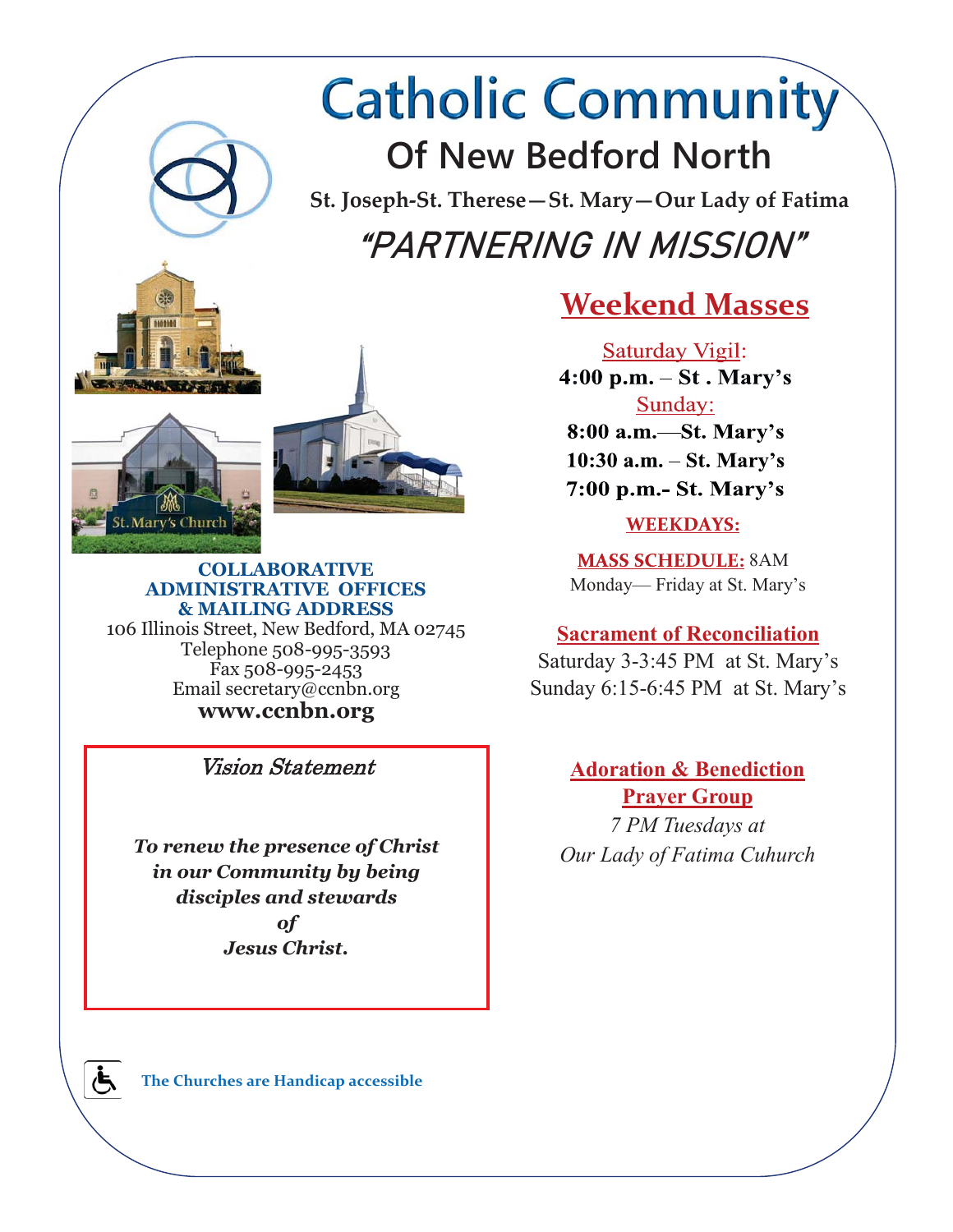| <b>Parish Financials: 10/17-18/2020</b>                                                                                                                                                                                                        |                                                                             |               |               |  | <b>PASTORAL STAFF</b>                                                                       |                                                                                    |                                                                                                       |  |
|------------------------------------------------------------------------------------------------------------------------------------------------------------------------------------------------------------------------------------------------|-----------------------------------------------------------------------------|---------------|---------------|--|---------------------------------------------------------------------------------------------|------------------------------------------------------------------------------------|-------------------------------------------------------------------------------------------------------|--|
|                                                                                                                                                                                                                                                | <b>First</b>                                                                | <b>Second</b> | <b>Online</b> |  |                                                                                             |                                                                                    |                                                                                                       |  |
| Fatima                                                                                                                                                                                                                                         | \$1845.00                                                                   | \$150.00      | \$217.35      |  | Rev. John A. Raposo<br>Msgr. John J. Oliveira, P.A.                                         |                                                                                    | Co-Pastor<br>Co-Pastor                                                                                |  |
| St. J-St.T.                                                                                                                                                                                                                                    | \$1726.00                                                                   | \$440.00      | \$452.43      |  | Rev. Deacon Tony Pimentel                                                                   |                                                                                    | <b>Permanent Deacon</b>                                                                               |  |
| <b>St. Mary</b>                                                                                                                                                                                                                                | \$3500.00                                                                   | \$847.00      | \$772.89      |  | Mr. David Beaulieu                                                                          |                                                                                    | <b>Pastoral Associate</b><br>pastoralassociate@ccnbn.org                                              |  |
| <b>Remember in Your Prayers</b><br>ALL THOSE AFFESTED BY THE CORONAVIRUS                                                                                                                                                                       |                                                                             |               |               |  | Mrs. Peggy Lenihan                                                                          |                                                                                    | <b>Finance &amp; Operations</b><br>Financeandoperations@ccnbn.org                                     |  |
| THROUGHOUT THE WORLD<br>Compassionate and Loving Father, in the face of confusion                                                                                                                                                              |                                                                             |               |               |  | Mrs. Linda Marie Del Val                                                                    |                                                                                    | Bookkeeper                                                                                            |  |
| and concern impart to us the calm of Your presence.<br>In You allow us to find hope and healing. Be with those<br>who serve the sick and give them Your caring hands.                                                                          |                                                                             |               |               |  | Mrs. Lou Bernardo<br>Secretary @ccnbn.org                                                   |                                                                                    | Secretary                                                                                             |  |
| Be with those who lead and give them Your spirit of Wis-<br>dom. Be with those who have fallen ill and give them your<br>comforting heart.                                                                                                     |                                                                             |               |               |  | Mrs. Joanne Mercier<br>faithformation@ccnbn.org                                             | Director of Faith Formation&<br>Youth/Young Adult Ministry                         |                                                                                                       |  |
| Wrap Your arms around our world and hold us in Your<br>love.                                                                                                                                                                                   |                                                                             |               |               |  | Ms. Cherie Jupin<br>Coordinator of Faith Formation                                          |                                                                                    |                                                                                                       |  |
| Allow us at this time of trial to then serve as instruments of                                                                                                                                                                                 |                                                                             |               |               |  |                                                                                             | Grades 1-4                                                                         |                                                                                                       |  |
| that love to all we meet.<br>We ask this in Your Name.<br>Amen.                                                                                                                                                                                |                                                                             |               |               |  | Ms. Amy Rodgers                                                                             | Coordinator of Faith Formation<br>Grades 5-7                                       |                                                                                                       |  |
|                                                                                                                                                                                                                                                |                                                                             |               |               |  | Mr. Thomas Leman                                                                            |                                                                                    | Stewardship Coordiinator                                                                              |  |
| The Diocese of Fall River is currently searching for a<br>Director of Youth Ministry. Those interested can visit:                                                                                                                              |                                                                             |               |               |  | Mrs. Barbara Bonville                                                                       |                                                                                    | Director of Adult Enrichment<br>bbonville@stmarysnb.com                                               |  |
| fallriverdiocese.org/employmentopportunities                                                                                                                                                                                                   |                                                                             |               |               |  | Mr. Walter Pires                                                                            | <b>Confirmation Team Leader</b>                                                    |                                                                                                       |  |
|                                                                                                                                                                                                                                                | For more information, contact Michelle Bertoldi at<br>mbertoldi@dioc-fr.org |               |               |  | Mrs. Suzanne Beaulieu                                                                       |                                                                                    | <b>RCIA Coordinator</b><br>suebee912@aol.com                                                          |  |
| Online Bereavement Support Due to COVID-19, live ses-<br>sions are not allowed. Currently online sessions are offered<br>on Tuesdays. For your convenience-two sessions are<br>offered, one at 4:30PM and another at 7:00PM.                   |                                                                             |               |               |  | Mrs. Patricia Ferreira<br>Patrick & Denise Gannon<br>Barry Turley, Alex Breault             | <b>SM Music Director</b><br>pferreira@ascs.dfrcs.org<br><b>OLOF Music Director</b> |                                                                                                       |  |
| To join these sessions simply register using one of following<br>links. 4:30PM-Register at: https://uso2web.zoom.us/<br>meeting/register/tZoc-CqqDopGtWV4y5cofiPbwK-<br><b>PAvpExxO</b><br>7:00PM-Register at: https//uso2web.zoom.us/meeting/ |                                                                             |               |               |  | & Michelle Rioux<br>Mr. Martin Flinn<br>Mr. Al Dias<br>Mrs. Connie Avelar<br>Mr. Mike White |                                                                                    | <b>SJST Music Ministry</b><br>Groundskeeper<br>Custodian (OLOF)<br>Custodian (SJST)<br>Custodian (SM) |  |
| register/tZwuc-6hqzspHdEFkQdpioWf7kpBp2BMx3qu                                                                                                                                                                                                  |                                                                             |               |               |  |                                                                                             |                                                                                    |                                                                                                       |  |



## ADORATION OF THE BLESSED SACRAMENT

Holy Hour with Exposition of the Blessed Sacrament Rosary, Divine Mercy Chaplet and Benediction Every Tuesday at 7:00PM at Our Lady of Fatima Church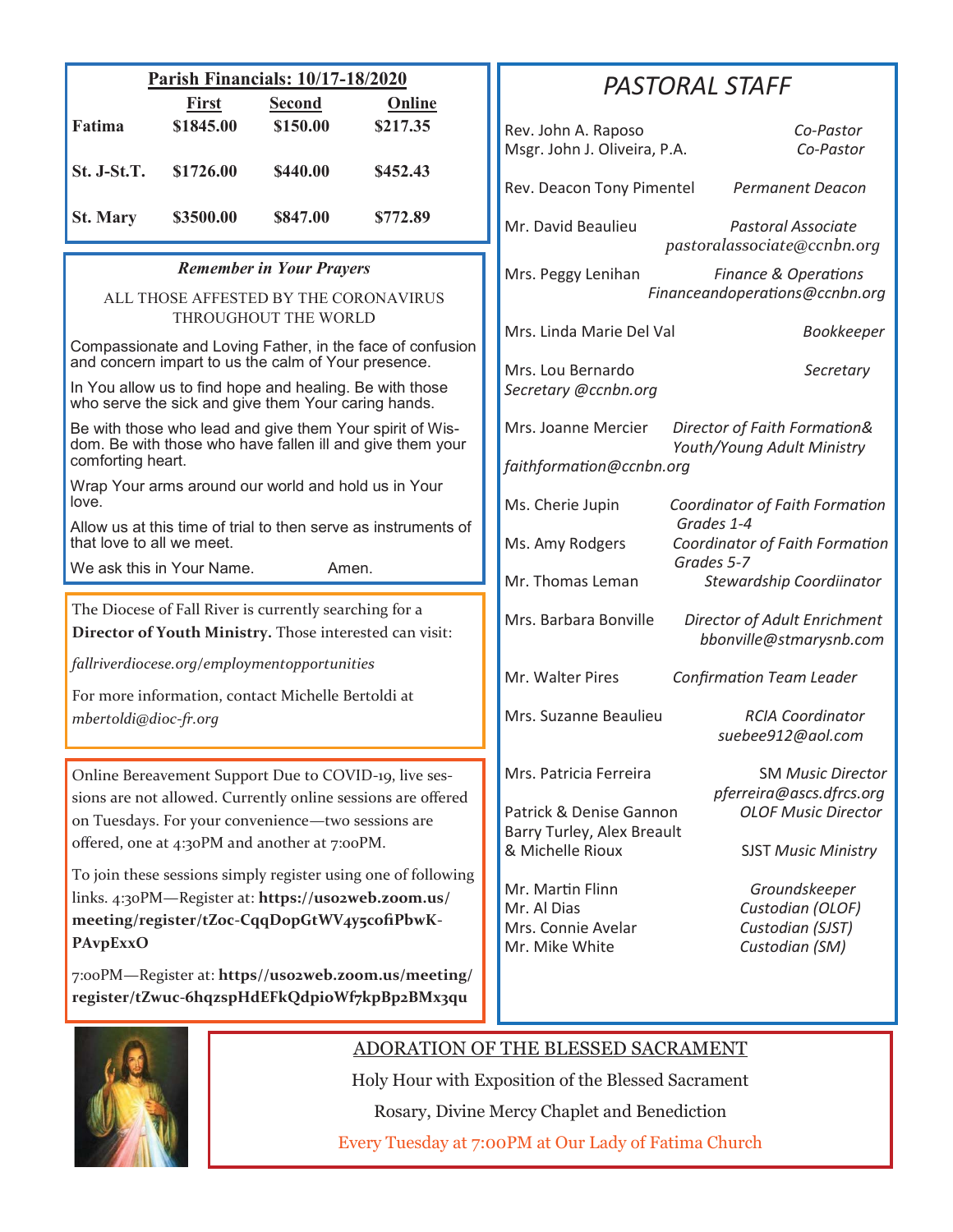#### **30th SUNDAY IN ORDINARY TIME — OCTOBER 25, 2020**



SATURDAY, OCTOBER 24 4:00 PM — Jeffrey Nightlinger SUNDAY, OCTOBER 26 8:00 AM — Maria Isabel Santos 10:30 AM— People of the Collaborative 7:00 PM — Community Mass: Deolinda & Francisco Bizarro; Marie-Ange Levesque; Derrick Medeiros

Sanctuary Lamp: Rose Cabral



Our Lady of Fatima:

#### **FAITH FORMATION**

Registration for this year's faith formation program ends this **Friday, October 30th!!!!** Please make every effort to register your children either online or by downloading the form and dropping it off at the Central Offices. Once you do so you will receive information for the Zoom and online learning platforms. Go to our website www.ccnbn.org and do so today! For those already in our program, please note that due to the fact that New Bedford continues to be in the "red zone" with high percentages of COVID-19 positive cases, we will **NOT** begin in-person classes for the month of November. All sessions marked in-person will now be online and may last a little longer than the regular online time of  $40/50/60$  minutes. Catechists will let your child know this Sunday how long the next class will be. By the end of November we will reassess where the city and state is and decide whether or not we will try for in-person classes again in December.

**This week's schedule (all online):** 

Sunday, 10/25 9-9:40am - Eucharist (Grades) 1 & 2, Grades 3-5

11:30am to 12:20pm - Grades 6 & 7

11:30am to 12:30pm - Confirmation 1 & 2 (Grades  $8 \& 9$ )

#### **\*\*\*Next week's schedule (all online): PLEASE NOTE CHANGE!**

Sunday, 11/1 9-9:40am - Eucharist 1, Grades 3-5

9-10am - Eucharist 2 w/parent

11:30am to 12:20pm - Grades 6 & 7

11:30am to 12:30pm - Confirmation 1

11:30 am to 1pm - Confirmation 2

I am in need of Catechists more than ever for Faith Formation 2020-21 I have been asking for volunteers for some time now and while I understand we are living in the strangest times ever, I am coming to our community with an urgent plea. According to diocesan safe environment standards, we have to have 2 catechists in a virtual classroom with our children in order to do online formation. As of this writing, we will not meet that requirement for at least 4 catechists have informed us that they are not returning this year. This means I really need some willing volunteers to step up and assist us in helping the parents with the faith formation of their children for this coming season. Please reach out to me at faithformation@ccnbn.org or call and leave a message at the Central Office number (508-995-3593) if you are willing to take on this ministry so I can speak to you about what opportunities are available. Training will be provided and, depending on the grade level, contact with the children in person may be limited. Thank you.